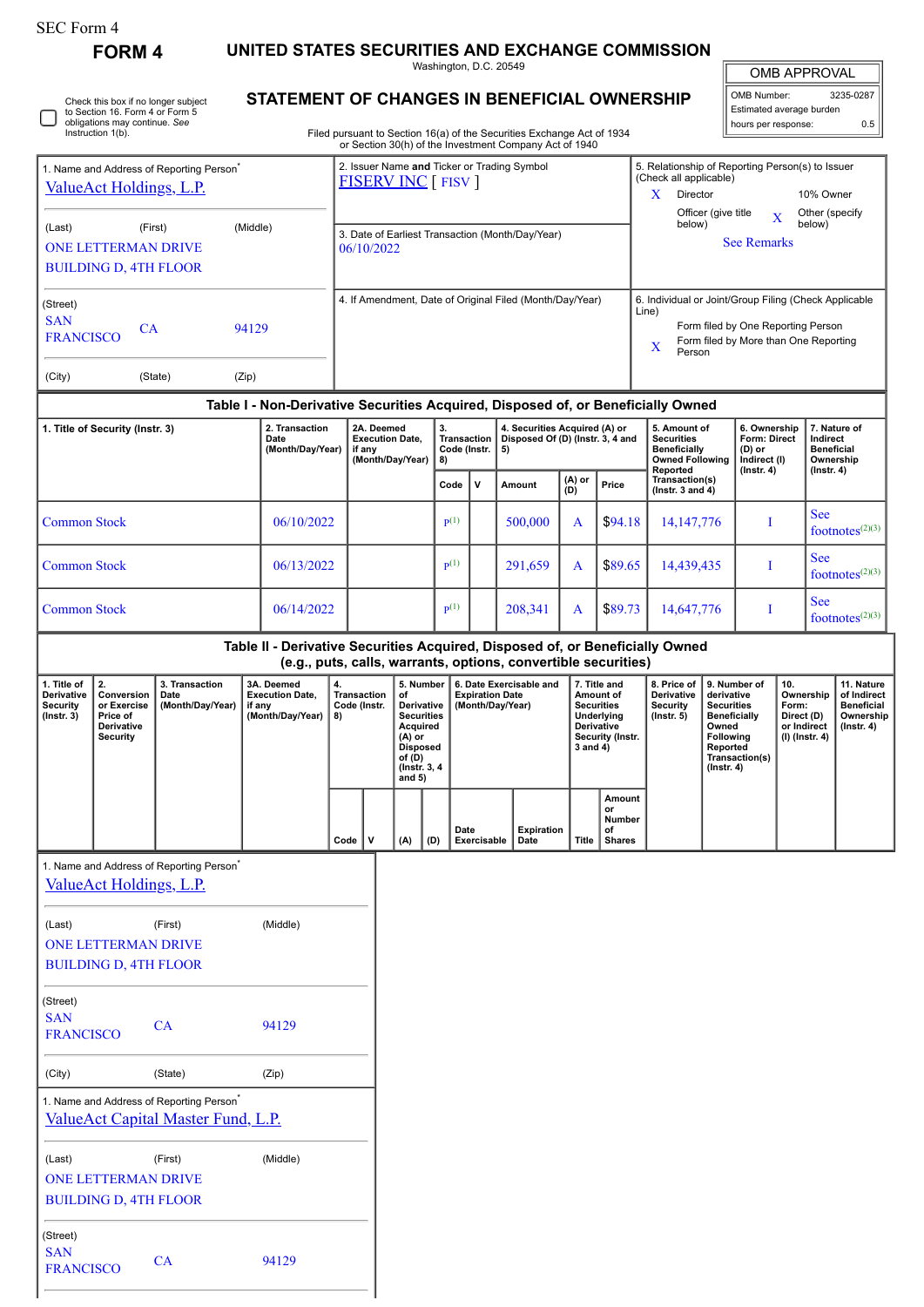| (City)                                                                                   | (State)                                  | (Zip)    |  |  |  |  |  |  |
|------------------------------------------------------------------------------------------|------------------------------------------|----------|--|--|--|--|--|--|
| 1. Name and Address of Reporting Person <sup>®</sup><br><b>VA Partners I, LLC</b>        |                                          |          |  |  |  |  |  |  |
| (Last)<br><b>ONE LETTERMAN DRIVE</b><br><b>BUILDING D, 4TH FLOOR</b>                     | (First)                                  | (Middle) |  |  |  |  |  |  |
| (Street)<br><b>SAN</b><br><b>FRANCISCO</b>                                               | CA                                       | 94129    |  |  |  |  |  |  |
| (City)                                                                                   | (State)                                  | (Zip)    |  |  |  |  |  |  |
| 1. Name and Address of Reporting Person <sup>*</sup>                                     | <b>ValueAct Capital Management, L.P.</b> |          |  |  |  |  |  |  |
| (Last)<br><b>ONE LETTERMAN DRIVE</b><br><b>BUILDING D, 4TH FLOOR</b>                     | (First)                                  | (Middle) |  |  |  |  |  |  |
| (Street)<br><b>SAN</b><br><b>FRANCISCO</b>                                               | CA                                       | 94129    |  |  |  |  |  |  |
| (City)                                                                                   | (State)                                  | (Zip)    |  |  |  |  |  |  |
| 1. Name and Address of Reporting Person <sup>*</sup><br>ValueAct Capital Management, LLC |                                          |          |  |  |  |  |  |  |
| (Last)<br><b>ONE LETTERMAN DRIVE</b><br><b>BUILDING D, 4TH FLOOR</b>                     | (First)                                  | (Middle) |  |  |  |  |  |  |
| (Street)<br><b>SAN</b><br><b>FRANCISCO</b>                                               | CA                                       | 94129    |  |  |  |  |  |  |
| (City)                                                                                   | (State)                                  | (Zip)    |  |  |  |  |  |  |
| 1. Name and Address of Reporting Person <sup>®</sup><br>ValueAct Holdings II, L.P.       |                                          |          |  |  |  |  |  |  |
| (Last)<br><b>ONE LETTERMAN DRIVE</b><br><b>BUILDING D, FOURTH FLOOR</b>                  | (First)                                  | (Middle) |  |  |  |  |  |  |
| (Street)<br><b>SAN</b><br><b>FRANCISCO</b>                                               | CA                                       | 94129    |  |  |  |  |  |  |
| (City)                                                                                   | (State)                                  | (Zip)    |  |  |  |  |  |  |
| 1. Name and Address of Reporting Person <sup>®</sup><br><b>ValueAct Holdings GP, LLC</b> |                                          |          |  |  |  |  |  |  |
| (Last)<br><b>ONE LETTERMAN DRIVE</b><br><b>BUILDING D, 4TH FLOOR</b>                     | (First)                                  | (Middle) |  |  |  |  |  |  |
| (Street)<br>SAN<br><b>FRANCISCO</b>                                                      | CA                                       | 94129    |  |  |  |  |  |  |
| (City)                                                                                   | (State)                                  | (Zip)    |  |  |  |  |  |  |

## **Explanation of Responses:**

1. This purchase was made pursuant to a 10b5-1 plan.

2. Each reporting person listed herein disclaims beneficial ownership of the reported securities except to the extent of its pecuniary interest therein, and this report shall not be deemed an admission that such person is

3. The securities reported herein are held by ValueAct Capital Master Fund, L.P. and may be deemed to be indirectly beneficially owned by (i) VA Partners I, LLC as General Partner of ValueAct Capital<br>Master Fund, L.P., (ii